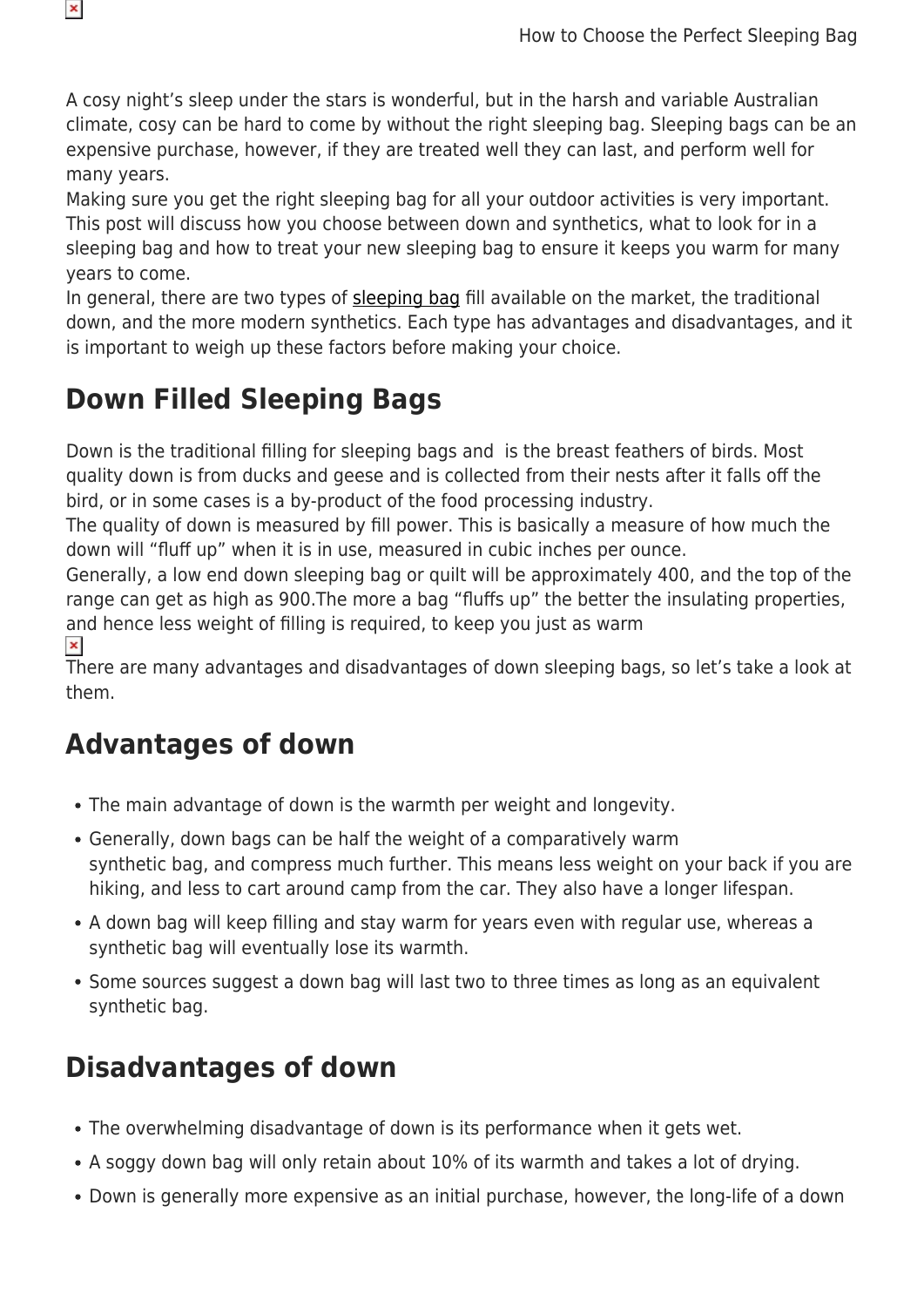bag means it will generally be cheaper in the long term.

Down bags are a long-term purchase that may be unwarranted for some applications such as school camps, or if they are only being used occasionally for local summer holidays. However, if you expect to use them regularly over a long period of time, a down sleeping bag is a definitely worthwhile investment.

```
\pmb{\times}
```
### **Synthetic Filled Sleeping Bags**

Synthetic sleeping bags are a more modern alternative to down and are being improved all the time. The fill is a polyester microfibre that can be compressed, then"fluffs up" to provide insulation when released.

Generally the greater the mass of synthetic measured in grams per square metre (gsm), the warmer it will be. However, it will be heavier as well. The quality of the synthetic fill is improving all the time, so synthetic sleeping bags are getting lighter and warmer. Synthetic fillers vary widely, with most manufacturers having their own specific type of fill. This means there is no standard for the quality of the filler. However, these manufacturers make their name on quality, so if the filling is poor, the company is probably on the way out. There are many advantages and disadvantages to synthetic sleeping bags which we'll examine below.

### **Advantages of synthetic**

- The main advantages of synthetic bags are their performance when wet, and the initial cost.
- Synthetic bags will retain about 50% of their dry performance when wet, which is far better than down bags.
- Synthetic bags also dry out quickly compared to down bags.
- Despite this, always endeavour to keep your sleeping bag dry.
- Synthetic bags are considerably cheaper that down bags at most levels of performance.

### **Disadvantages of synthetic**

- Unfortunately, synthetic bags don't last as long as down bags and may lose a lot of their warmth inside five years, if they are used regularly.
- Synthetic bags are also heavier and bulkier than down bags, especially for extreme conditions.
- Synthetic bags are generally best for car camping, or local holidays, and where weight and bulk are of minimal concern, and low cost is important.
- They can also be great for kids who either grow out of bags quickly or need something for

 $\pmb{\times}$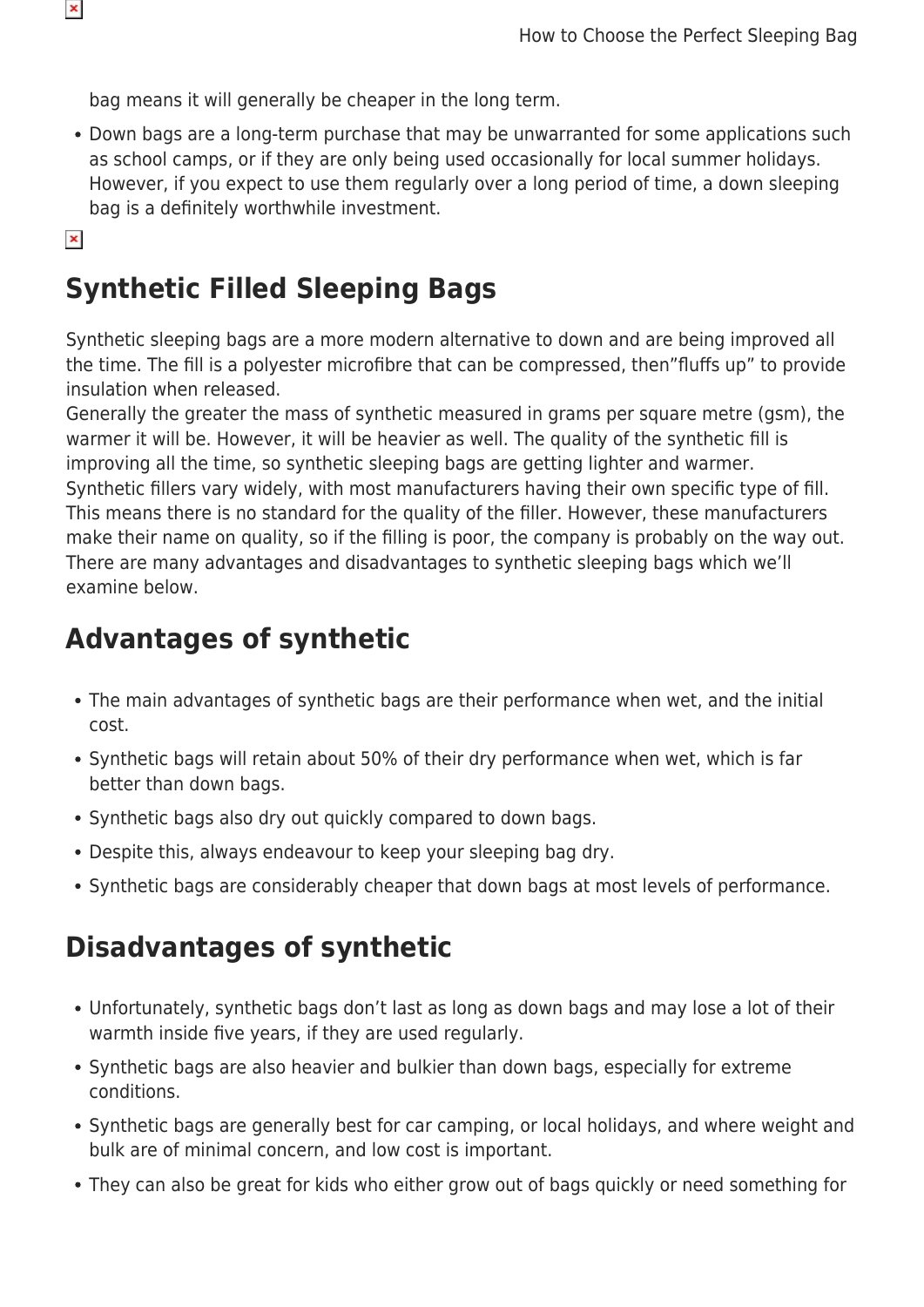school camps.

- Synthetic bags are generally not as good as down bags for hiking unless you expect to get very wet.
- Synthetic sleeping bags are a good starting point if you don't want to make a large long term investment.

### **What to look for in a sleeping bag**

When buying a sleeping bag, there are several things to look for including the quality of fabric, quality of filling, carry sack, and design.

- A wet or torn sleeping bag performs badly, so it is a good idea to look for fabrics that are waterproof or at least water-resistant.
- You don't necessarily need to go looking for waterproof breathable membranes, or fabrics waterproof to 10000mm unless you expect to sleep in a river (it happens, believe me), but a bit of water resistance will go a long way towards improving the performance of the bag.
- Most fabrics used in sleeping bags are very light, and very strong, but look for any obvious signs of wear and tear each time you use the bag, and fix them as soon as you can.
- The quality of filling is a big factor, the higher quality, the better warmth per weight in both synthetic and down filling.
- Generally go as high as you can afford, but make sure you know what you are looking at, as some of the numbers quoted can be deceiving.

## **Design**

Finally, the design is an important feature. Unless you are going for weight savings over comfort a full length zipped bag is a good idea.

- A zip can make a sleeping bag much more versatile. Unzipping the bag will stop you from sweltering when it is a warm night. While zipping it up will keep you warmer when it is cold.
- A hood will keep your head warm and so improve heat retention, and "mummy" contoured or tapered designs can help to stop the heat escaping from around your body.
- Some bags have zips across the feet, to allow for versatility. Others have this as a solid section which is warmer.
- Make sure you choose the design that suits your requirements best.

By considering these points, your sleeping bag will keep you warm, and give you a good night's sleep for years to come. $\pmb{\times}$ 

 $\pmb{\times}$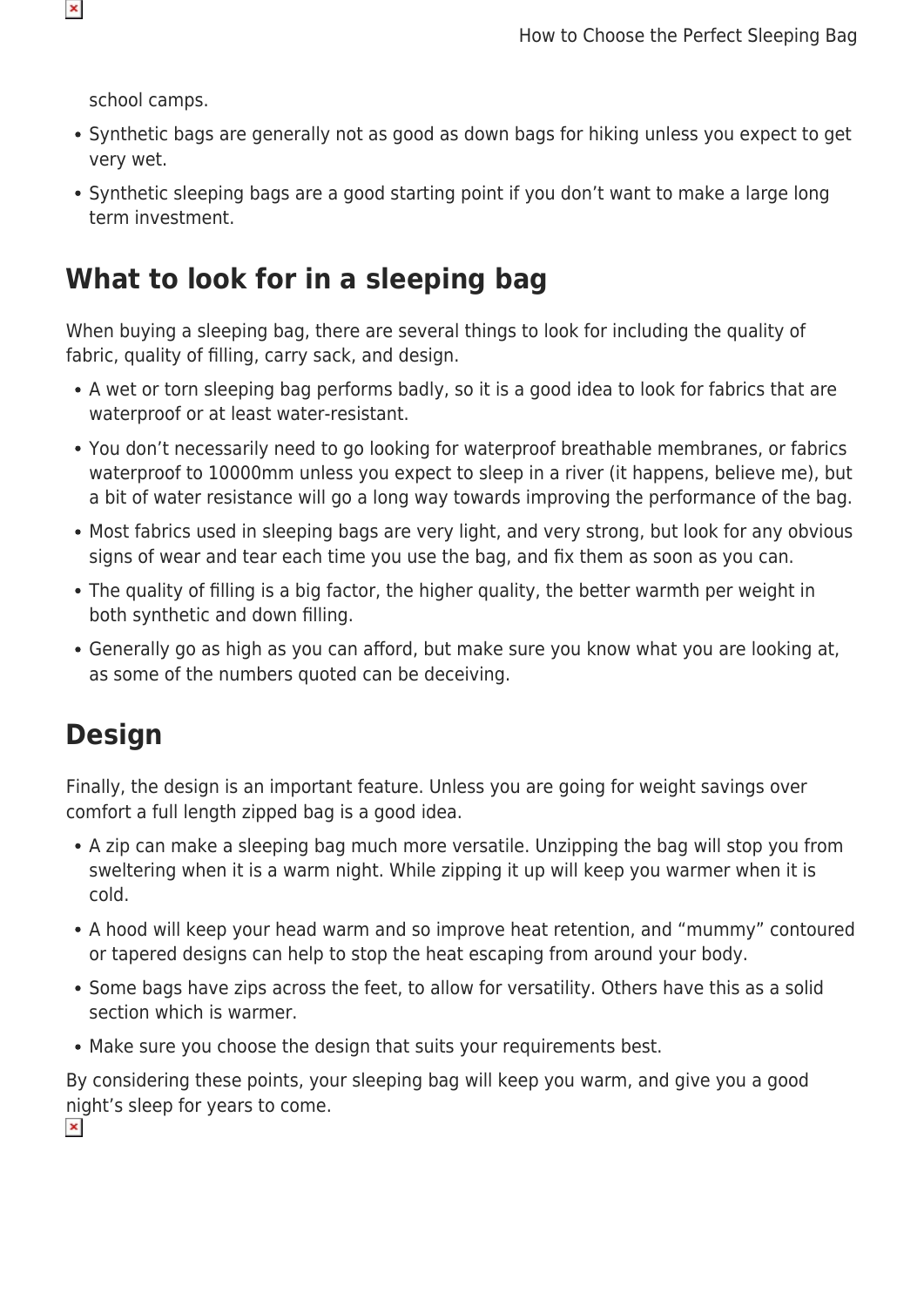## **Sleeping bag maintenance**

Sleeping bags are generally a simple piece of gear, however, they do require some basic care to keep them in top shape.

When you don't need your bag compressed, leave it loose. Most bags come with a large bag for storage and a small bag for compression. If you don't have one of these larger bags, hang your sleeping bag in a closet, store it in a pillow case, or at least leave the compression straps as loose as you can.

# **Dry it!**

Down loses 90% of its warmth when wet, and synthetics lose 50%. So make sure you leave your bag out to dry before storing it. As well as degrading the performance, a wet sleeping bag is a warm, moist environment perfect for bacteria.

The place a sleeping bag is most likely to get wet when not in use is sitting in your pack, or just out in the open.

If you can get a [waterproof sack](https://www.snowys.com.au/lightweight-dry-sack) it can help to keep the sleeping bag dry, and if not, I highly recommend keeping your sleeping bag inside a dry sack if you are expecting any rain.

### **Keep it clean where ever possible**

Using a liner or wearing clothes in a sleeping bag will help to avoid needing to wash the bag. Using a liner can also add warmth to the sleeping bag. A simple [cotton](https://www.snowys.com.au/sleeping-gear-accessories#/specFilters=5!#-!6!-#!23m!#-!258&pageSize=40&orderBy=-1&pageNumber=1) or a [silk liner](https://www.snowys.com.au/sleeping-gear-accessories#/specFilters=5!#-!6!-#!23m!#-!60&pageSize=40&orderBy=-1&pageNumber=1) can add a few degrees of warmth to most sleeping bags, and some technical liners can add up to 15 degrees (although this rating is a bit ambitious).

Cleaning a sleeping bag can be a daunting task, especially for down bags and should be avoided where possible. It is possible to have down sleeping bags professionally washed. Contact either a local manufacturer or an outdoor store for advice on who to contact in your area.

Synthetic sleeping bags can be machine washed at low temperatures, on a delicate setting using a mild soap and a lot of rinsing. Generally follow the washing instructions on the bag, as they can vary, however, don't use bleaches. Never iron or dry clean the bag and always give it lots of time to dry.

## **Washing a down bag**

They must be hand washed, so you will probably need to use a bath to fit it in. Fill the bath with warm water and add a mild soap. Submerge the bag, move it around and squeeze it to get the soap through. Leave it to soak for 30-40 minutes then move it around again to get the soap further through.

Let the water out of the bath, then without lifting the bag out of the bath, squeeze the water out of the bag. If you lift the bag, the weight of the soaked down can cause the internal baffles to tear. Refill the bath with warm water and move the bag about to rinse the soap out. You will probably have to rinse it several times to make sure all the soap is out. Once it is